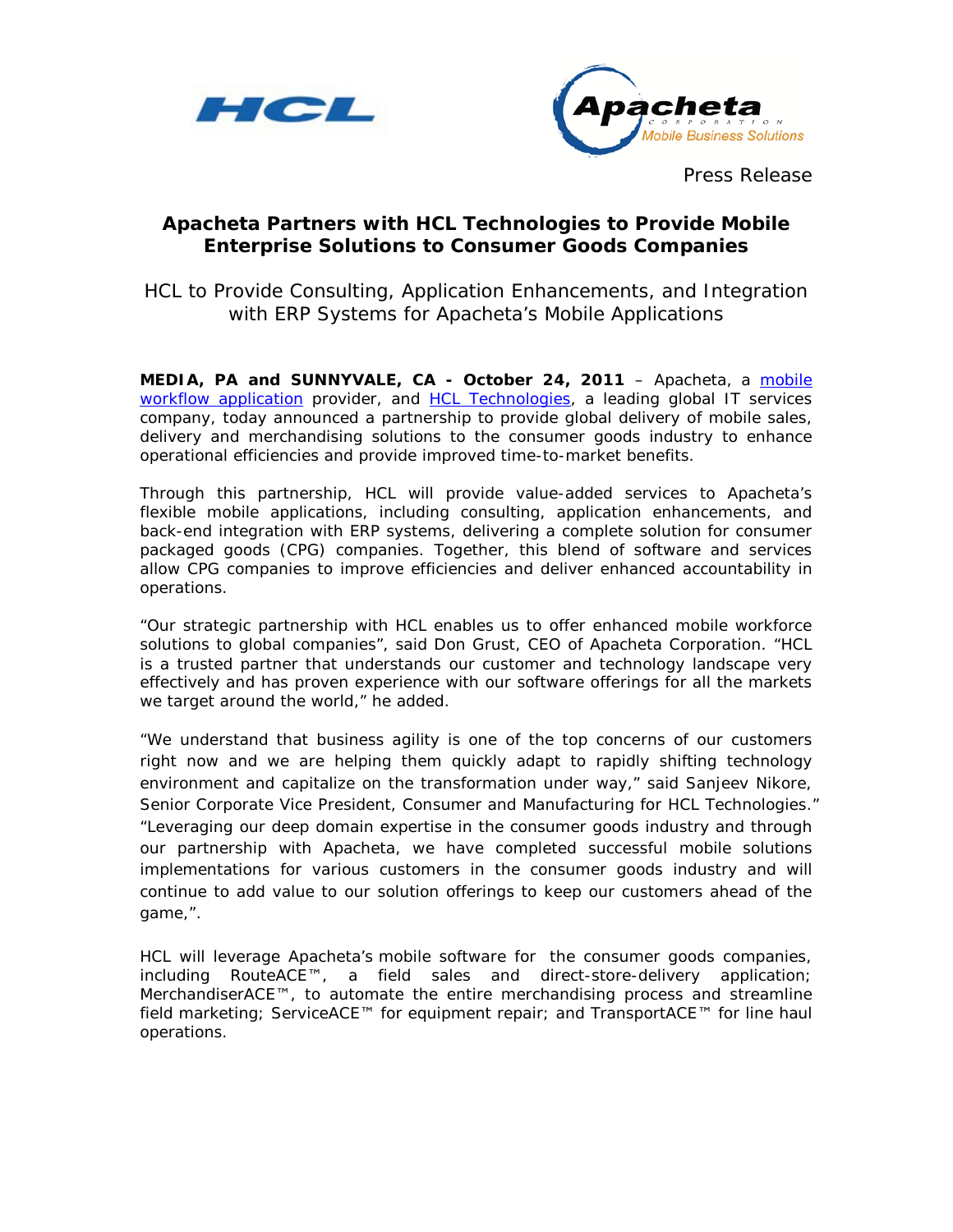



## **About Apacheta Corporation (**[http://www.apacheta.com](http://www.apacheta.com/)**)**

Apacheta Corporation provides flexible mobile business applications that enable consumer packaged goods, service, and transportation based businesses to increase the speed and accuracy of their service, sales and product distribution networks. After pioneering its flexible mobile application framework in 2003, Apacheta quickly established a solid customer base that includes Dr. Pepper Snapple Group, Bimbo USA, G&K Services, Odwalla, United Rentals, Bally's, Bally Technologies, and many others.

#### **About HCL Technologies**

HCL Technologies is a leading global IT services company, working with clients in the areas that impact and redefine the core of their businesses. Since its inception into the global landscape after its IPO in 1999, HCL focuses on 'transformational outsourcing', underlined by innovation and value creation, and offers integrated portfolio of services including software-led IT solutions, remote infrastructure management, engineering and R&D services and BPO. HCL leverages its extensive global offshore infrastructure and network of offices in 26 countries to provide holistic, multi-service delivery in key industry verticals including Financial Services, Manufacturing, Consumer Services, Public Services and Healthcare. HCL takes pride in its philosophy of 'Employees First, Customers Second' which empowers our 80,520 transformers to create a real value for the customers. HCL Technologies, along with its subsidiaries, has reported consolidated revenues of US\$ 3.7 billion (Rs 16,977 crores), as on 30 September 2011 (on LTM basis). For more information, please visit [www.hcltech.com](http://www.hcltech.com/) 

### **About HCL Enterprise**

HCL is a \$6 billion leading global technology and IT enterprise comprising two companies listed in India -HCL Technologies and HCL Infosystems. Founded in 1976, HCL is one of India's original IT garage startups. A pioneer of modern computing, HCL is a global transformational enterprise today. Its range of offerings includes product engineering, custom & package applications, BPO, IT infrastructure services, IT hardware, systems integration, and distribution of information and communications technology (ICT) products across a wide range of focused industry verticals. The HCL team consists of over 85,000 professionals of diverse nationalities, who operate from 31 countries including over 500 points of presence in India. HCL has partnerships with several leading global 1000 firms, including leading IT and technology firms. For more information, please visit [www.hcl.com](http://www.hcl.com/)

#### **Forward-looking Statements**

*Certain statements in this release are forward-looking statements, which involve a number of risks, uncertainties, assumptions and other factors that could cause actual results to differ materially from those in such forward-looking statements. All statements, other than statements of historical fact are statements that could be deemed forward looking statements, including but not limited to the statements containing the words 'planned', 'expects', 'believes', 'strategy', 'opportunity', 'anticipates', 'hopes' or other similar words. The risks and uncertainties relating to these statements include, but are not limited to, risks and uncertainties regarding impact of pending regulatory proceedings, fluctuations in earnings, our ability*  to manage growth, intense competition in IT services, Business Process Outsourcing and consulting services including those factors which may affect our cost advantage, wage increases in India, customer *acceptances of our services, products and fee structures, our ability to attract and retain highly skilled professionals, our ability to integrate acquired assets in a cost effective and timely manner, time and cost overruns on fixed-price, fixed-time frame contracts, client concentration, restrictions on immigration, our ability to manage our international operations, reduced demand for technology in our key focus areas, disruptions in telecommunication networks, our ability to successfully complete and integrate potential acquisitions, the success of our brand development efforts, liability for damages on our service contracts, the success of the companies / entities in which we have made strategic investments, withdrawal of governmental fiscal incentives, political instability, legal restrictions on raising capital or acquiring companies outside India, and unauthorized use of our intellectual property, other risks, uncertainties and general economic conditions affecting our industry. There can be no assurance that the forward looking statements made herein will prove to be accurate, and issuance of such forward looking statements should not be regarded as a representation by the Company, or any other person, that the objective and plans of the Company will be achieved. All forward looking statements made herein are based on information presently available to the management of the Company and the Company does not undertake to update any forward-looking statement that may be made from time to time by or on behalf of the Company.*